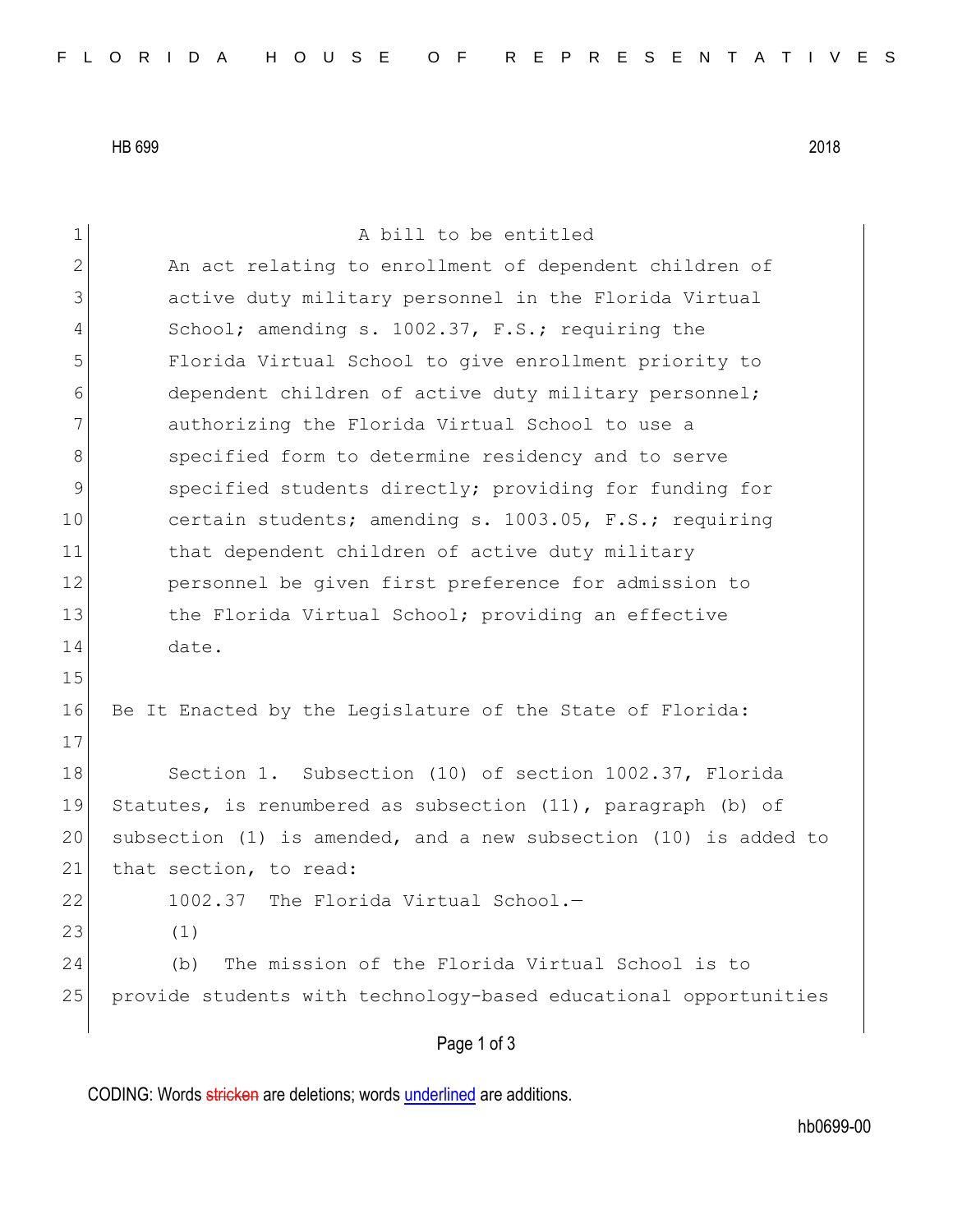HB 699 2018

26 to gain the knowledge and skills necessary to succeed. The 27 school shall serve any student in the state who meets the 28 profile for success in this educational delivery context and 29 shall give priority to: 30 1. Students who need expanded access to courses in order 31 to meet their educational goals, such as home education students 32 and students in inner-city and rural high schools who do not 33 have access to higher-level courses. 34 2. Students seeking accelerated access in order to obtain 35 a high school diploma at least one semester early. 36 3. Dependent children of active duty military personnel 37 not stationed in the state whose home of record is Florida or 38 whose State of Legal Residence Certificate, DD Form 2058, lists 39 Florida. 40 41 The board of trustees of the Florida Virtual School shall 42 identify appropriate performance measures and standards based on 43 student achievement that reflect the school's statutory mission 44 and priorities, and shall implement an accountability system for 45 the school that includes assessment of its effectiveness and 46 efficiency in providing quality services that encourage high 47 student achievement, seamless articulation, and maximum access. 48 (10) For purposes of the enrollment of a dependent child 49 of active duty military personnel as a part-time or full-time 50 student in the Florida Virtual School, the Florida Virtual

## Page 2 of 3

CODING: Words stricken are deletions; words underlined are additions.